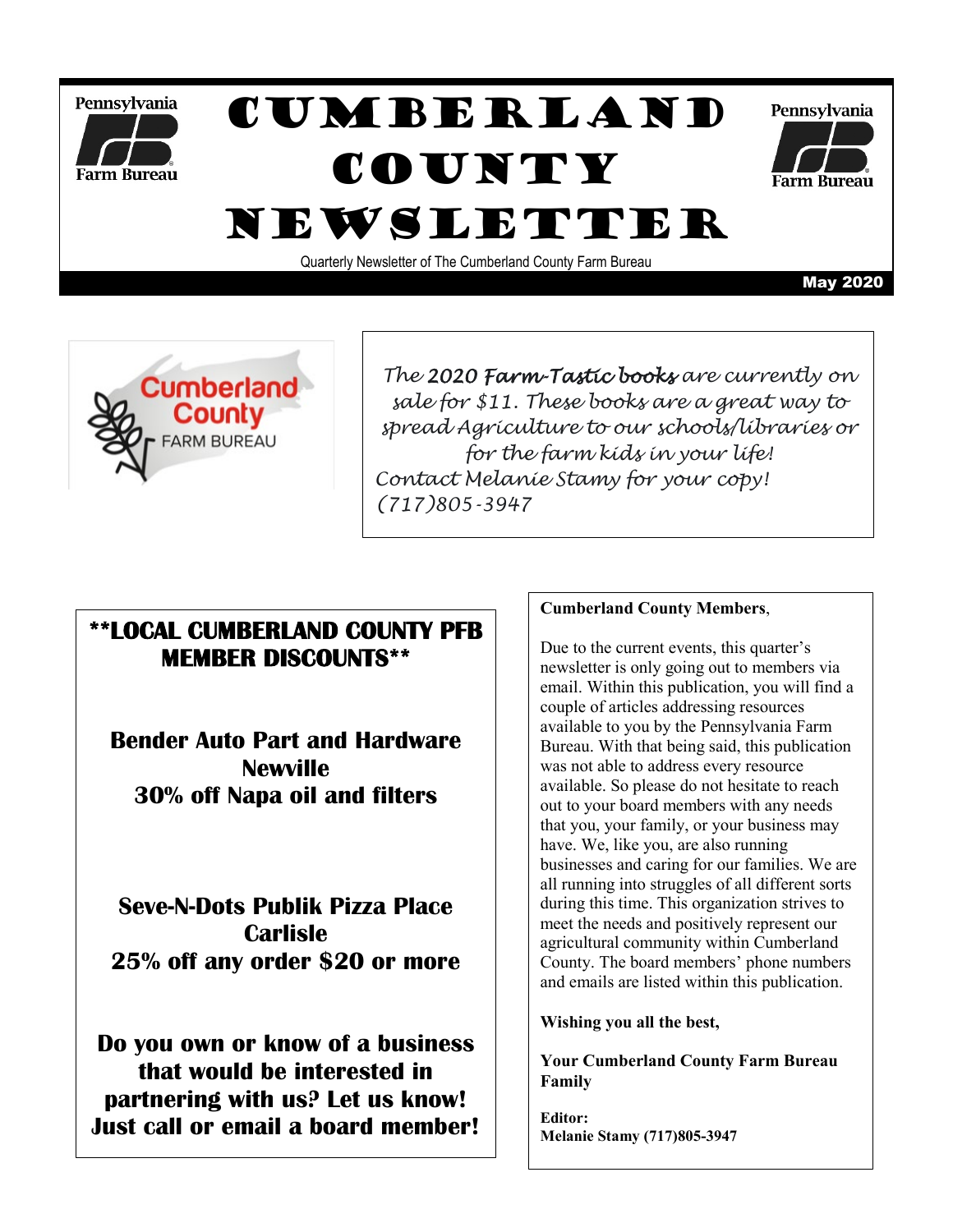#### **How COVID-19 Affects PFB**

Pennsylvania Farm Bureau and its affiliated companies remain operational and are ready to serve you. However, there have been some changes to our operations due to Gov. Tom Wolf's order that all non-life-sustaining businesses close their physical locations. PFB's state office in Camp Hill is closed to comply with the governor's order. Staff will continue to conduct business and assist members via phone, email and other technology. Field staff, such as regional organization directors, will continue their normal activities but conduct business via phone or other technology as much as possible to avoid face-to-face meetings.

The 2020 State Legislative Conference and the FARMER Dinner were canceled. We are working with county Farm Bureau leaders to continue our grassroots advocacy via other channels. Meetings will be conducted via technology whenever possible.

Due to school closures, the Pennsylvania Friends of Agriculture Foundation's Ag Literacy Week and Mobile Ag Ed Science Lab visits have been postponed. The foundation staff is working with schools with ag lab visits scheduled through the end of the year regarding the best path forward through this ever-changing situation.

Despite these changes, PFB, its affiliated companies and the foundation remain committed to serving members. Below are details on contacting various departments within the organization.

#### **Member Relations**

PFB's Member Relations Division is working remotely and can be reached at 717.761.2740. You can also contact your Regional Organization Director.

#### **Government Affairs and Communications**

PFB Government Affairs and Communications staff are working remotely. Email is the quickest way to get answers to your inquiry.

If calling, please MAKE SURE to leave a voice mail, which will be returned as staff are available.

The department may be reached at 717.761.2740 or govcom@pfb.com. Or, the following staff members should be reached about the following topics:

**Federal government affairs and regulatory questions**: Kristina Watson, klwatson@pfb.com, 717.731.3585.

**State government affairs, transportation and environmental issues**: Darrin Youker, deyouker@pfb.com, 717.731.3582.

**Legal questions**: Joe Montenegro, jdmontenegro@pfb.com, 717.731.3572.

**Media inquiries, publications and communications**: Liam Migdail, ldmigdail@pfb.com, 717.724.9425. MSC Business Services

**MSCBS** will remain in full operation but account supervisors will utilize technology as much as possible to avoid in-person meetings.

Contact them at 717.731.3517 for your business needs. You can also contact your account supervisor if you are already a client.

#### **Safemark**

Safemark is fully operational selling product and making deliveries. They can be reached at 717.724.9484. Contact them for your needs for tires and other equipment.

#### **PFB Health Services**

PFB Health Services is operational, but doing so remotely. They can be reached at 1.800.522.2375.

#### **Pennsylvania Friends of Agriculture Foundation**

While educational events are on hold, the foundation staff are working remotely to plan for upcoming educational activities and to assist families with educational resources to help students learn about agriculture at home. Contact them at 717.761.2740.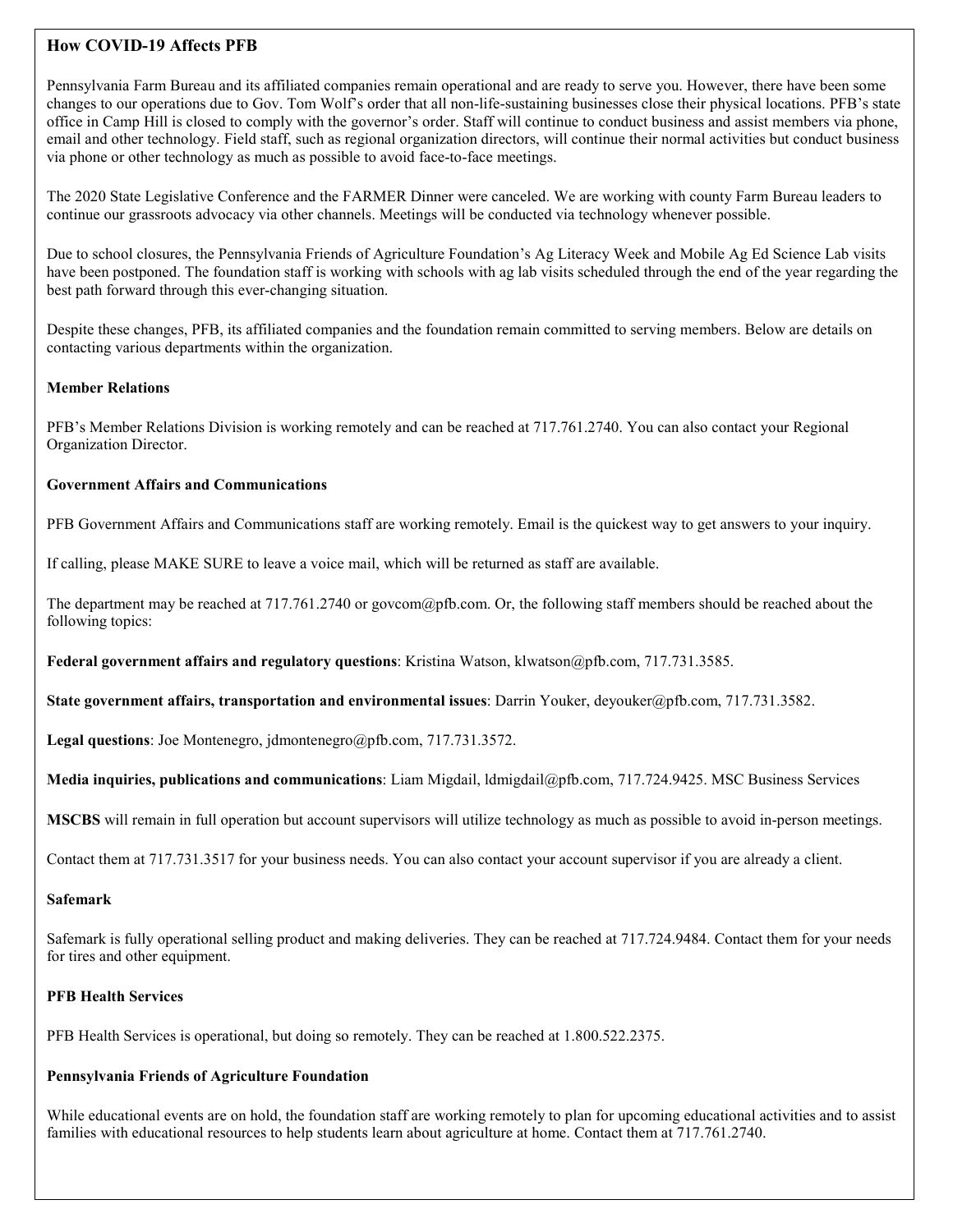

- Individual & Family Plans
- Employer Group Business Plans
- Senior Medicare Plans
- Dental & Vision Plans

### **Call PFB Health Services** -800-522-237 www.pfb.com/healthinsurance



Currently operating in Adams, Chester, Cumberland, Dauphin, Franklin, Lancaster, Lebanon, Montgomery, Perry and York

Farm Bureau members will receive special service pricing!



Firestone • BKT • Carlisle • Mitas CEAT · Alliance · Bridgestone Cultor • Michelin • Titan

Make Us Your Farm Tire Headquarters!

24-hr Emergency Service - Call 717.743.0167

Please call Steve at 1.866.438.1656 or 717.724.9484 to order new tires or schedule a repair Middletown, PA

### **Pennsylvania Friends of Agriculture Foundation Golf Outing Rescheduled for September**

The 28th Annual Richard Prether Golf Classic, the Pennsylvania Friends of Agriculture Foundation's major fundraiser, has been rescheduled for Sept. 8 at Hershey Country Club's East Course.

The foundation, a charitable organization affiliated with Pennsylvania Farm Bureau, carries out the mission of preserving and promoting agriculture.

Be sure to look for registration information in upcoming issues of Country Focus and Farm Bureau Express. Contact Natalie Slembarski at 717.731.3555 or NASlembarski@pfb.com for questions about sponsorships.

## Cumberland County Board of DIRECTORS 2020

### **President**

Kent Strock: (717) 319-4801 kent@strockenterprises.net

**Vice President** Ryan Brown: (717) 773-5935 r.brown031@gmail.com

**2nd Vice President**

Rick Mains: (717) 226-2395 mainsacres@embarqmail.com

**Treasurer** Jason Nailor: (717) 480-7560 jmnailor@gmail.com

**Secretary** Andrea Brown: (717) 991-3203 anlittle2013@gmail.com

### **ROD**

Kyle Kotzmoyer: (717) 215-0765 kfkotzmoyer@pfb.com

Cody Bear: (717) 386- 7872 cody.bear95@yahoo.com

Mike Berkheimer: (717) 571- 4600 mberk13@comcast.net

Richard Beatty: (717) 386-6134 richbeatty1350@gmail.com

Joe Weber: (717) 377-2702 Cdweber2@yahoo.com

Melanie Stamy: (717)805-3947 sputerae@msn.com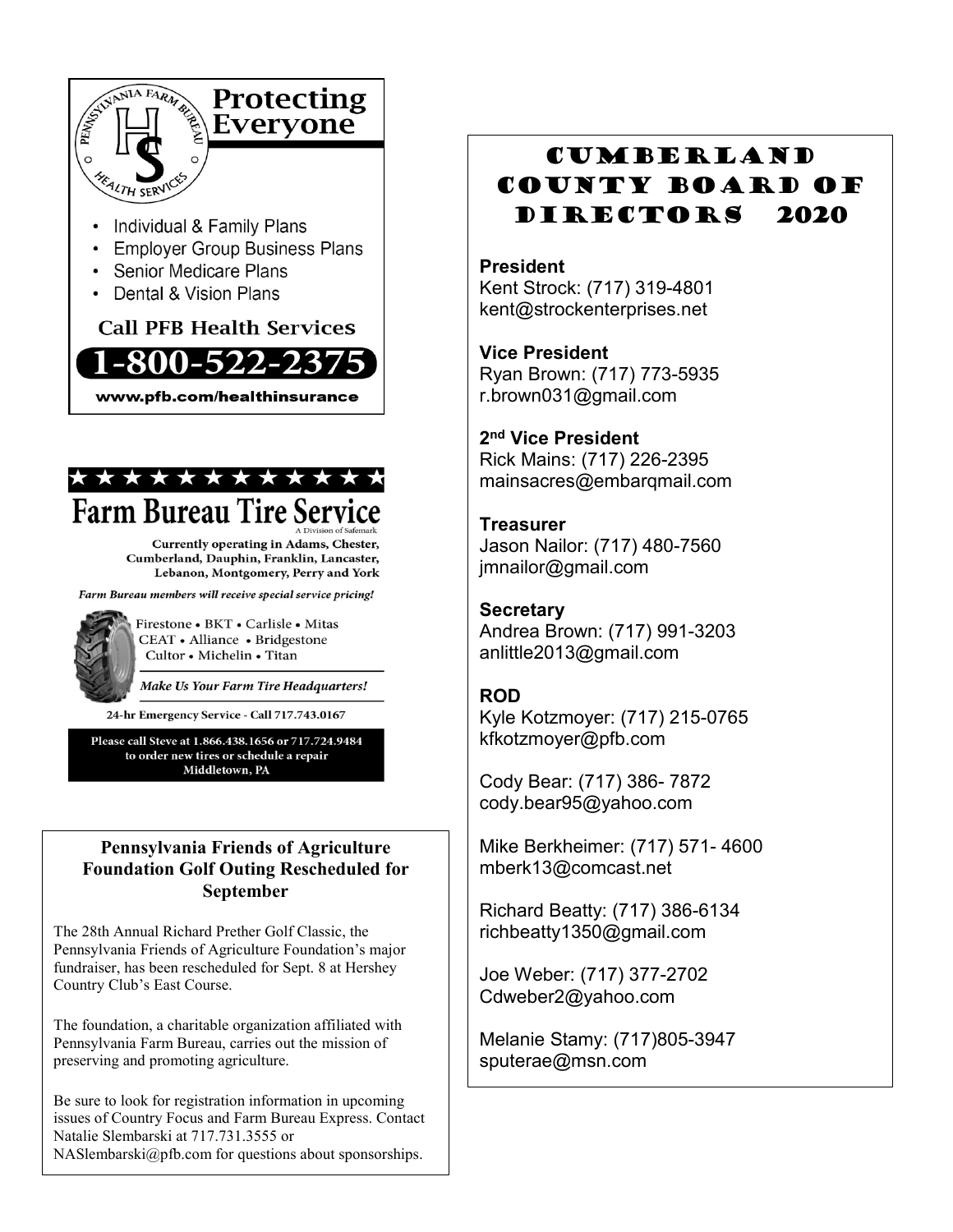### Nationwide is on Your Side

 Nationwide Insurance began in 1925 as the Farm Bureau Mutual Automobile Insurance Company with the goal of providing quality auto insurance at low rates for Farm Bureau members in Ohio. Nine state Farm Bureaus promote Nationwide and provide discounts to members. Other than Ohio, Pennsylvania Farm Bureau has had the longest relationship with Nationwide than the other eight state Farm Bureaus.

The Nationwide agents in Any County are:

#### **Grove F&A Inc**

 350 S. Sporting Hill Rd Mechanicsburg, PA 17050 717.763.8514

#### **William Alcock**

219 E Main St Ste 121 Mechanicsburg, PA 17055-6541<br>717.766.4643 alcockw alcockw@nationwide.com

#### **R Deangello**

3 Smithdale Rd Shippensburg, PA 17257-9525<br>717.532.8478 dangelr dangelr2@nationwide.com

#### **Grove F&A Inc**

155 W High St Ste 1 Carlisle, PA 17013-2916 717.243.6877

#### **Gary Jackson**

5521 Carlisle Pike Ste B2 Mechanicsburg, PA 17050-5237<br>717.691.1100 iacksq15@nat jacksg15@nationwide.com

#### **James Kiser**

2019 Chestnut St Camp Hill, PA 17011-5467<br>717 761 0190 kiseri2@ kiserj2@nationwide.com

#### **Arleen Miller**

2515 Market St Camp Hill, PA 17011-4630<br>717.730.9366 millera8@ millera8@nationwide.com

#### **John Moritz**

219 E Main St Mechanicsburg, PA 17055-6541 717.697.9469 moritzj@nationwide.com

#### **Andrew Shoemaker**

115 Fairfield St Newville, PA 17241-1208 shoemaa@nationwide.com

#### **Keith Zeiger**

2019 Chestnut St Camp Hill, PA 17011-5467<br>717.763.1882 zeigerk@ zeigerk@nationwide.com



#### Create a Grainger Account and Save

 Pennsylvania Farm Bureau members enjoy a number of special savings and discounts when shopping with Grainger.

 Creating an account at **www.grainger.com** makes it easier to take advantage of all the deals available to PFB members. And remember, PFB members enjoy free shipping on all internet orders through Grainger.

In addition, various tools are eligible for discounts of up to 50 percent.

Here's how to create an account:

- Go to **www.grainger.com**
- Click on "Register Now" in the top right corner
- Select "Company or Organization"
- Does your company / organization already have an account with Grainger?
- Select "Yes"
- Enter Grainger account number **855488417**
- Fill in all of the appropriate information and click "Submit Registration"

Then, enjoy your savings!



Call 717.731.3517 Email: FMS@pfb.com

#### www.mscbs.net

### Account Supervisors in Cumberland

#### County

 The Accountant Supervisors in Cumberland County – who can handle all of your tax planning/preparation, accounting and business needs –are ready to lend a hand.

**Seth D. Wierwille Account Supervisor**

Phone: 717-795-4964